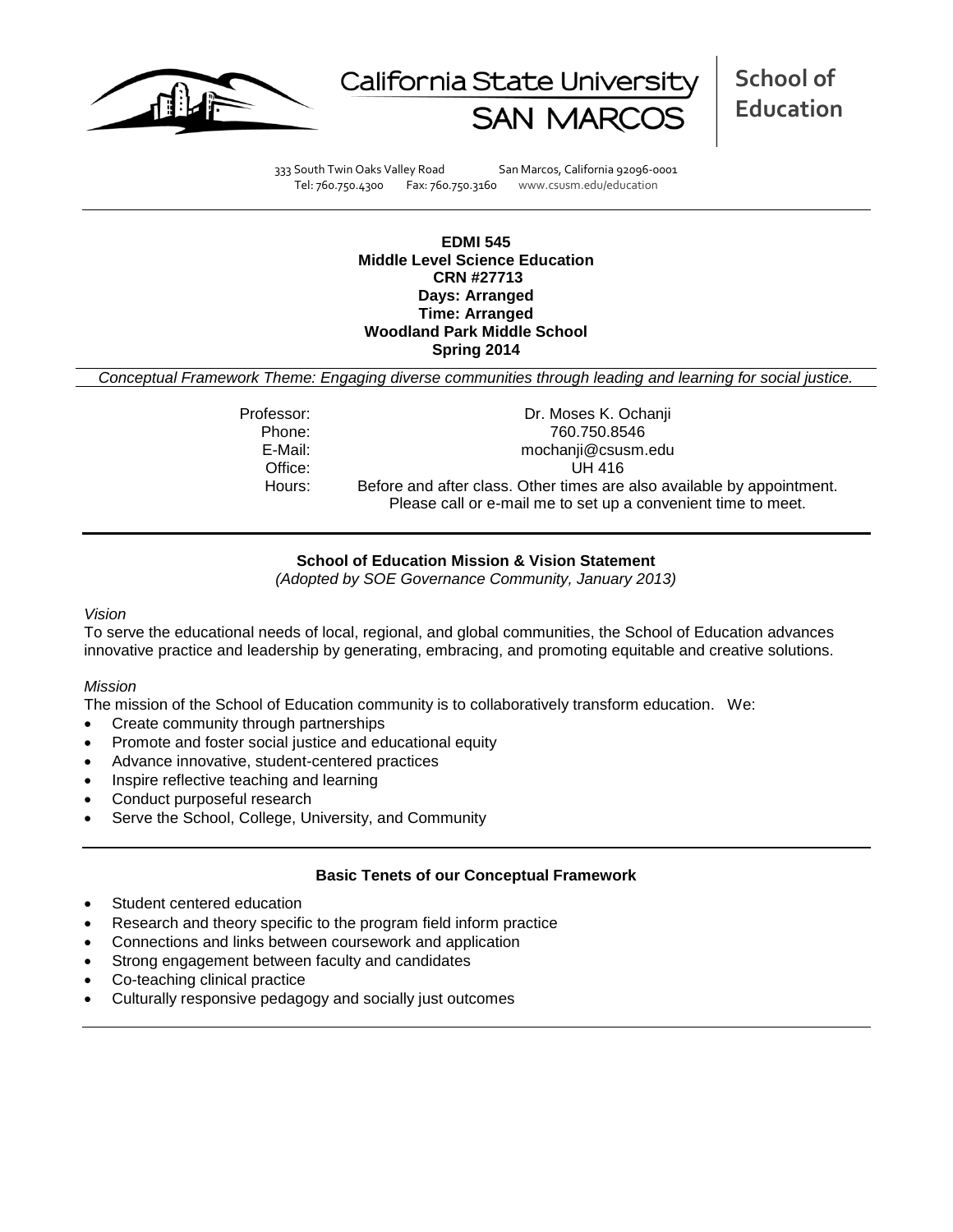## **COURSE DESCRIPTION**

Focuses on developing an understanding of theory, methodology, and assessment of science in self-contained or departmentalized settings.

Ochanji: This course focuses on developing an understanding of theory, methodology, and assessment of science in self-contained or departmentalized settings in integrated and inclusive middle level classrooms. *This course is aligned with California's SB 2042 Standards* and it is designed to provide a comprehensive overview of the objectives, skills, concepts, experiments, materials, and methods necessary to teach science to elementary and middle school children. A series of team activities will provide you with first-hand experiences in these areas. This course focuses on instructional methods, techniques, materials, lesson planning, curriculum development, organization and assessment in science. The integration of curricular areas is addressed. Methods of crosscultural language and academic development will be integrated into the course.

## **Course Prerequisites**

Admission to a Multiple Subject/CLAD Teacher Credential Middle Level Program.

## **Course Objectives**

By the end of this course, students should be able to:

- 1. Demonstrate proficiency with inquiry skills of observing, measuring, inferring, classifying, predicting, verifying predictions, hypothesizing, isolating variables, interpreting data, and experimenting.
- 2. Identify exemplary materials (curriculum kits, science programs, textbooks, equipment, technology, ancillary materials) appropriate for elementary and Middle school children.
- 3. Demonstrate knowledge and understanding of the California Science Framework, the California Health Framework, the California Health Education Content Standards and the National Science Education **Standards**
- 4. Demonstrate an understanding of the physical, earth and life science concepts included in the K-8 California Science Content Standards, and how to design lessons to teach the concepts.
- 5. Demonstrate an understanding of the Health Education Standards for California Public Schools and their connection/application to science content standards.
- 6. Use the Learning Cycle Model of instruction to teach science in a contemporary manner.
- 7. Use technology in elementary and middle school science teaching.
- 8. Demonstrate confidence in leading and performing investigations designed to teach science concepts, science process skills, and scientific attitudes.
- 9. Use authentic methods of assessment to evaluate student learning of science concepts and processes.
- 10. Design an integrated science web quest.
- 11. Practice strategies to include all students in science (linguistically and culturally diverse, students with disabilities and other students with special needs).

### **Unique Course Requirements (optional)**

Any unusual requirements should be listed here. These might include field trips, observations in schools or access to students, etc.

### **Required Texts**

- Friedl, A.E. & Koontz, T.Y. (2005). *Teaching Science to Children. An Inquiry Approach, 6th Ed.* NY: McGraw-Hill. **PLEASE BRING TO EACH CLASS**
- California Department of Education (1998). *Science Content Standards for California Public Schools.*  Sacramento, CA: CDE. **http://www.cde.ca.gov/BE/ST/SS/documents/sciencestnd.pdf PLEASE BRING TO EACH CLASS (5-8)**
- California Department of Education (2003). *Science Framework for California Public Schools.*  Sacramento, CA: CDE. h**ttp://www.cde.ca.gov/ci/cr/cf/documents/scienceframework.pdf**
- California Department of Education (2008). *Health Education Content Standards for California Public Schools.* Sacramento, CA: CDE. **http://www.cde.ca.gov/be/st/ss/documents/healthstandmar08.pdf**
- *Other handouts will be distributed in class or through Cougar Courses.*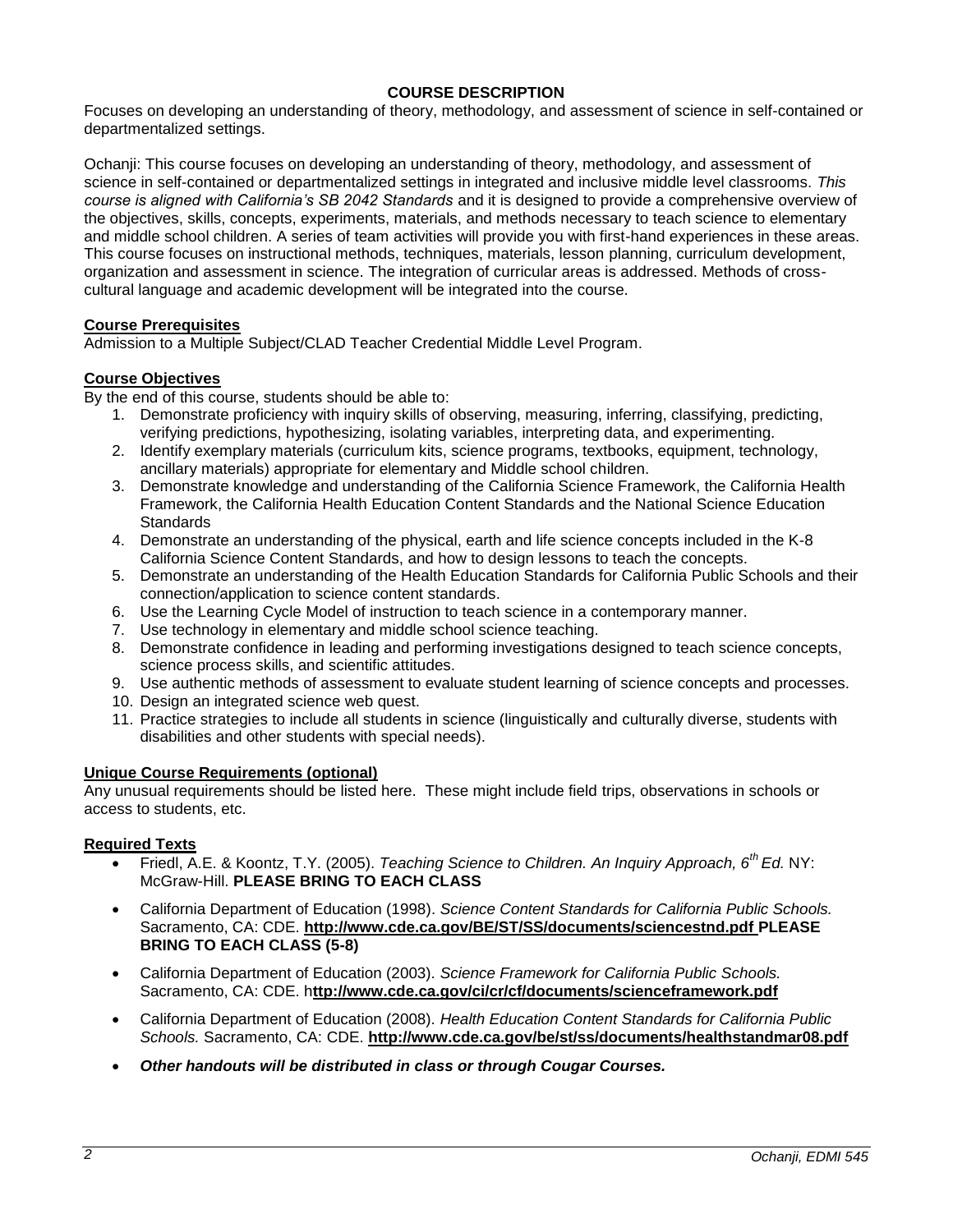## **Other Recommended Books**

National Research Council (1996), *National Science Education Standards*, Washington D.C.: National Academy Press. **Also available online** 

National Research Council (2000), *Inquiry and National Science Education Standards*, Washington D.C.: National Academy Press. **Also available online** 

National Research Council (2001), *Classroom Assessment and the National Science Education Standards*, Washington D.C.: National Academy Press. **Also available online** 

## **INFUSED COMPETENCIES**

### **Authorization to Teach English Learners**

This credential program has been specifically designed to prepare teachers for the diversity of languages often encountered in California public school classrooms. The authorization to teach English learners is met through the infusion of content and experiences within the credential program, as well as additional coursework. Candidates successfully completing this program receive a credential with authorization to teach English learners. *(Approved by CCTC in SB 2042 Program Standards, August 02)*

#### **Special Education**

Consistent with the intent to offer a seamless teaching credential in the College of Education, this course will demonstrate the collaborative infusion of special education competencies that reflect inclusive educational practices.

#### **Technology**

This course infuses technology competencies to prepare candidates to use technologies, emphasizing their use in both teaching practice and student learning.

### **Computer/Cell Phone Use during Class**

You are welcome to use a laptop computer in class when working on in-class assignments. The use of computers for taking notes is discouraged because most students find it disruptive when they are focusing listening to presentations and can hear keyboarding in the classroom. Please use cell phones, computers or other personal electronic devices to text, check email, or conduct personal business OUTSIDE of class. Your kind consideration is greatly appreciated by all!

# **STUDENT LEARNING OUTCOMES**

#### **Teacher Performance Expectation (TPE) Competencies**

The course objectives, assignments, and assessments have been aligned with the CTC standards for the Multiple Subject Credential. This course is designed to help teachers seeking a California teaching credential to develop the skills, knowledge, and attitudes necessary to assist schools and districts in implementing effective programs for all students. The successful candidate will be able to merge theory and practice in order to realize a comprehensive and extensive educational program for all students.

## **TPE Primary Emphases in EDMI 545**:

- TPE 1a-Subject Specific Pedagogical Skills for MS Teaching Assignments (Science)
- TPE 5-Student Engagement

#### **TPE Secondary Emphases in EDMI 545**:

- TPE 4-Making Content Accessible TPE 7-Teaching English Learners
- 
- TPE 9-Instructional Planning TPE 14-Educational Technology in Teaching and Learning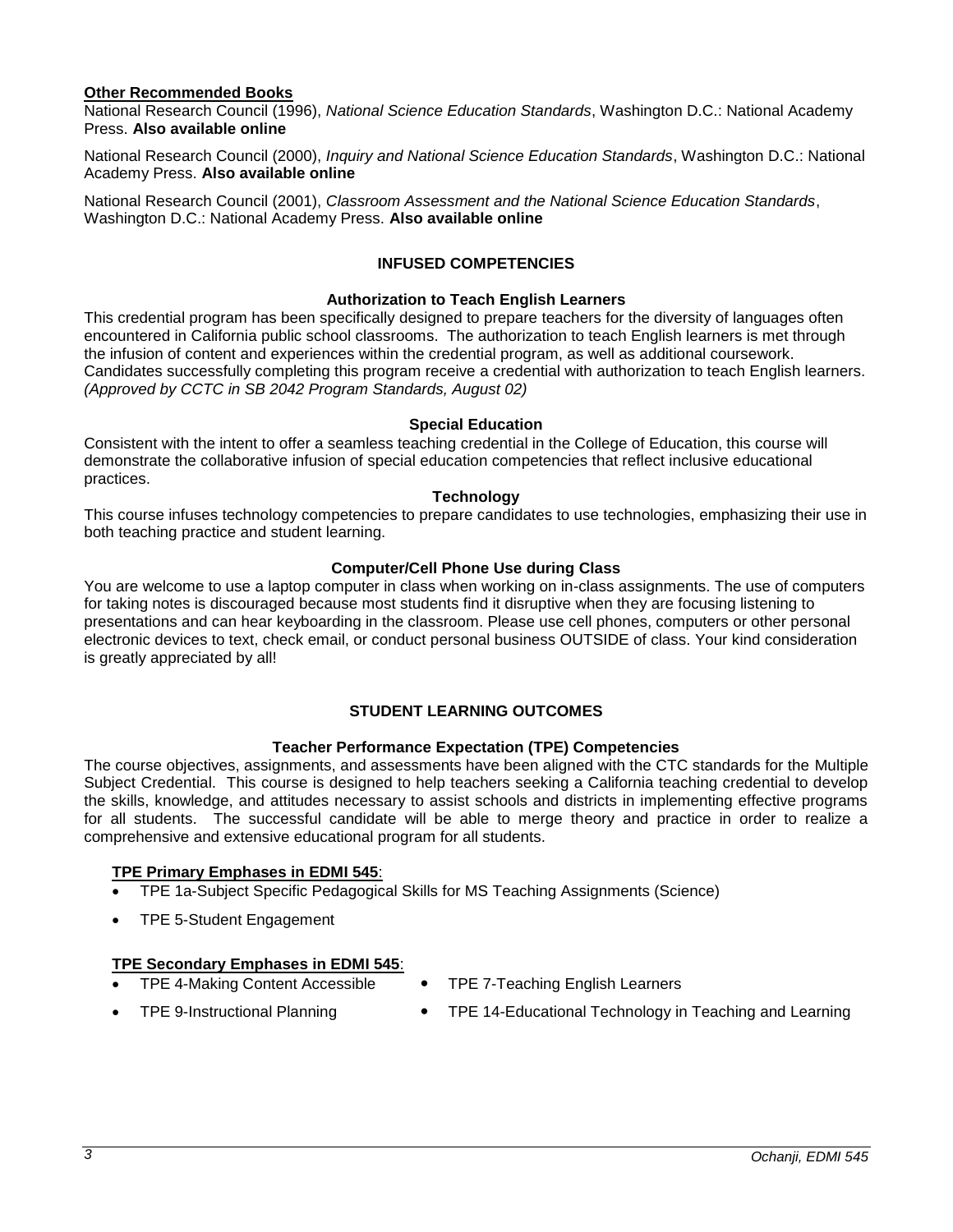### **California Teacher Performance Assessment (CalTPA)**

Beginning July 1, 2008 all California credential candidates must successfully complete a state-approved system of teacher performance assessment (TPA), to be embedded in the credential program of preparation. At CSUSM this assessment system is called the CalTPA or the TPA for short.

To assist your successful completion of the TPA, a series of informational seminars are offered over the course of the program. TPA related questions and logistical concerns are to be addressed during the seminars. Your attendance to TPA seminars will greatly contribute to your success on the assessment.

Additionally, SoE classes use common pedagogical language, lesson plans (lesson designs), and unit plans (unit designs) in order to support and ensure your success on the TPA and more importantly in your credential program.

The CalTPA Candidate Handbook, TPA seminar schedule, and other TPA support materials can be found on the SoE website: <http://www.csusm.edu/education/CalTPA/ProgramMaterialsTPA.html>

### **Assessment of Professional Dispositions**

Assessing a candidate's dispositions within a professional preparation program is recognition that teaching and working with learners of all ages requires not only specific content knowledge and pedagogical skills, but positive attitudes about multiple dimensions of the profession. The School of Education has identified six dispositions – social justice and equity, collaboration, critical thinking, professional ethics, reflective teaching and learning, and life-long learning—and developed an assessment rubric. For each dispositional element, there are three levels of performance - *unacceptable*, *initial target*, and *advanced target*. The description and rubric for the three levels of performance offer measurable behaviors and examples.

The assessment is designed to provide candidates with ongoing feedback for their growth in professional dispositions and includes a self-assessment by the candidate. The dispositions and rubric are presented, explained and assessed in one or more designated courses in each program as well as in clinical practice. Based upon assessment feedback candidates will compose a reflection that becomes part of the candidate's Teaching Performance Expectation portfolio. Candidates are expected to meet the level of *initial target* during the program.

### **COURSE REQUIREMENTS**

### **School of Education Attendance Policy**

Due to the dynamic and interactive nature of courses in the School of Education, all candidates are expected to attend all classes and participate actively. At a minimum, candidates must attend more than 80% of class time, or s/he may not receive a passing grade for the course at the discretion of the instructor. Individual instructors may adopt more stringent attendance requirements. Should the candidate have extenuating circumstances, s/he should contact the instructor as soon as possible. *(Adopted by the COE Governance Community, December, 1997).*

For this class, you may miss up to one class without penalty. Each subsequent class session that you are absent from class drops your maximum final grade by 5% points. Late arrivals and early departures will affect your final grade as well. For each late arrival or early departure you will lose 2% points. A make-up assignment will be available for one missed class beyond the allowable limit (5% points for one class missed). This means that if you are absent twice and complete the makeup assignment and earn full credit points on this assignment, you may not be penalized on attendance. The makeup assignment applies to ALL absences excused or otherwise. Absences do not change assignment due dates.

### **All University Writing Requirement**

In keeping with the All-University Writing Requirement, all courses must have a writing component of at least 2,500 words (approximately 10 pages), which can be administered in a variety of ways.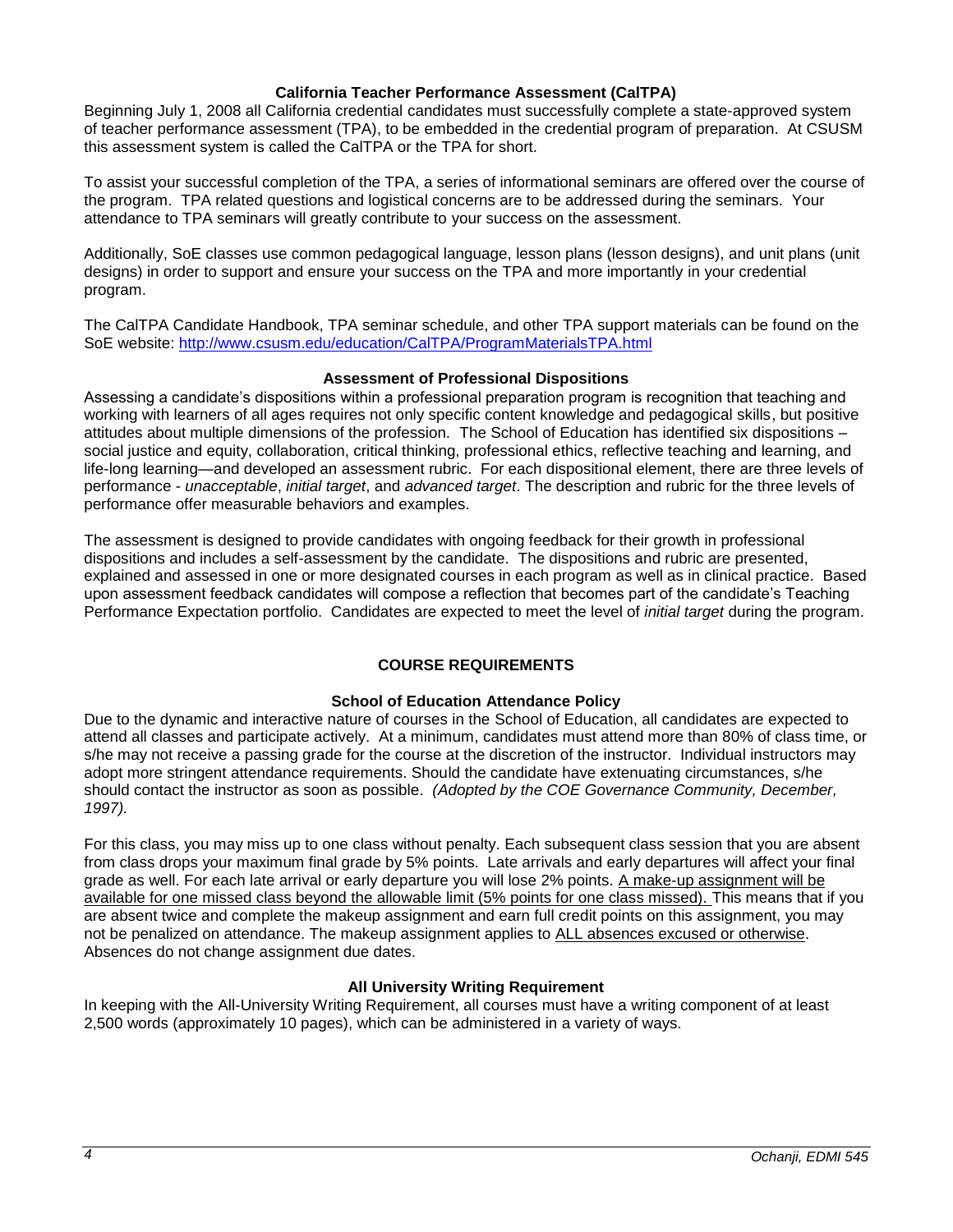### **Students with Disabilities Requiring Reasonable Accommodations**

Candidates with disabilities who require reasonable accommodations must be approved for services by providing appropriate and recent documentation to the Office of Disable Student Services (DSS). This office is located in Craven Hall 4300, and can be contacted by phone at (760) 750-4905, or TTY (760) 750-4909. Candidates authorized by DSS to receive reasonable accommodations should meet with their instructor during office hours or, in order to ensure confidentiality, in a more private setting.

## **CSUSM Academic Honesty Policy**

"Students will be expected to adhere to standards of academic honesty and integrity, as outlined in the Student Academic Honesty Policy. All written work and oral presentation assignments must be original work. All ideas/materials that are borrowed from other sources must have appropriate references to the original sources. Any quoted material should give credit to the source and be punctuated with quotation marks.

Students are responsible for honest completion of their work including examinations. There will be no tolerance for infractions. If you believe there has been an infraction by someone in the class, please bring it to the instructor's attention. The instructor reserves the right to discipline any student for academic dishonesty in accordance with the general rules and regulations of the university. Disciplinary action may include the lowering of grades and/or the assignment of a failing grade for an exam, assignment, or the class as a whole."

Incidents of Academic Dishonesty will be reported to the Dean of Students. Sanctions at the University level may include suspension or expulsion from the University.

## **Plagiarism:**

As an educator, it is expected that each candidate will do his/her own work, and contribute equally to group projects and processes. Plagiarism or cheating is unacceptable under any circumstances. If you are in doubt about whether your work is paraphrased or plagiarized see the Plagiarism Prevention for Students website [http://library.csusm.edu/plagiarism/index.html.](http://library.csusm.edu/plagiarism/index.html) If there are questions about academic honesty, please consult the University catalog.

## **Electronic Communication Protocol**

Electronic correspondence is a part of your professional interactions. If you need to contact the instructor, e-mail is often the easiest way to do so. It is my intention to respond to all received e-mails in a timely manner. Please be reminded that e-mail and on-line discussions are a very specific form of communication, with their own nuances and etiquette. For instance, electronic messages sent in all upper case (or lower case) letters, major typos, or slang, often communicate more than the sender originally intended. With that said, please be mindful of all e-mail and on-line discussion messages you send to your colleagues, to faculty members in the School of Education, or to persons within the greater educational community. All electronic messages should be crafted with professionalism and care.

Things to consider:

- Would I say in person what this electronic message specifically says?
- How could this message be misconstrued?
- Does this message represent my highest self?
- Am I sending this electronic message to avoid a face-to-face conversation?

In addition, if there is ever a concern with an electronic message sent to you, please talk with the author in person in order to correct any confusion.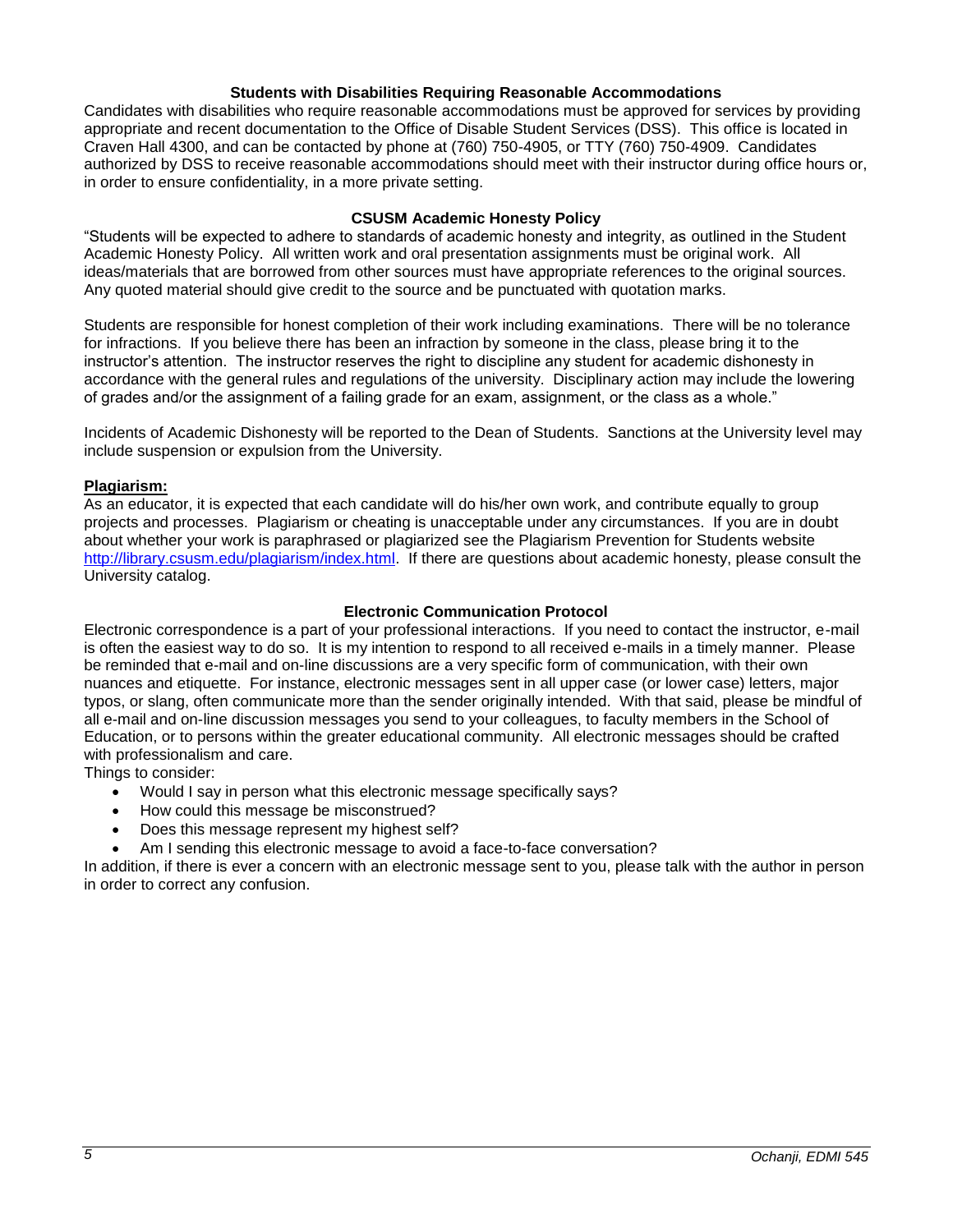# **Topics Outline**

- The Nature of Science
- Science Process Skills and Scientific Attitudes
- CA Science/Health Content Standards Grades 5-8
- California Science/Health Framework
- Next Generation Science Standards
- The Learning Cycle Model of Instruction (5E Lesson Plan)
- Learning Cycle Science Lesson Demonstrations
- Teaching Science to ELL Students (SDAIE Strategies)
- Teaching Science to GATE and Special Needs Students
- Authentic Assessments and Rubrics in Science
- Safety issues in Science
- Science Projects, Student Research and Science Fairs
- Infusing Technology into Science Teaching
- Infusing Writing Activities in Science Lessons
- Science Curriculum Kits and Supplementary curricula and materials
- **Current Issues in Science Education**

# **Course Assignments and Learning Outcomes**

- 1. Class Participation 5 pts
- 2. Science Concept Maps 20pts
- 3. California Science Framework and Health [Science Content Standards A](http://www.cde.ca.gov/be/st/ss/documents/sciencestnd.pdf)ctivity I, II , III 10 pts
- 4. 5E Hands-on Learning Cycle Science Lesson Plan (Groups TBD) 10pts
- 5. 5E Hands-on Learning Cycle Science Lesson Presentation (Groups TBD) 10pts
- 6. 5E Hands-on Learning Cycle Science Lesson Reflection 5pts
- 7. Science Exploration Fair (Lesson Plan, Presentation, Display Board & Reflection) (Groups TBD)– 20 pts
- 8. Integrated Science & Social Studies Unit and Webquest 20 pts
- 9. Make Up Assignment Up to 5 points for missed classes

Each student is responsible for ensuring that assignments are submitted correctly and on time. Late assignments will be penalized by a 10% point reduction each day they are late. Online assignments not correctly posted do not count as submitted and will be subjected to the late assignment policy. Keep digital copies of all assignments for your Credential Program TPE Portfolio where necessary.

# **Criteria for Grading Assignments**

- A. 90-100%: Outstanding work on assignment, excellent syntheses of information and experiences, great insight and application, and excellent writing.
- B. 80-89%: Completion of assignment in good form with good syntheses and application of information and experiences; writing is good.
- C. 70-79%: Completion of assignment, adequate effort, adequate synthesis of information, and application of information and experiences, writing is adequate.
- D. 60-69%: Incomplete assignment, inadequate effort and synthesis of information, writing is less than adequate.

The above criteria will be applied in conjunction with specific assignment rubrics. Points earned will determine grades:

> $A = 93-100$   $A = 90-92$   $B = 87-89$   $B = 83-86$   $B = 80-82$  $C_+ = 77-79$   $C = 73-76$   $C_- = 70-72$   $D = 60-69$   $F = 0-59$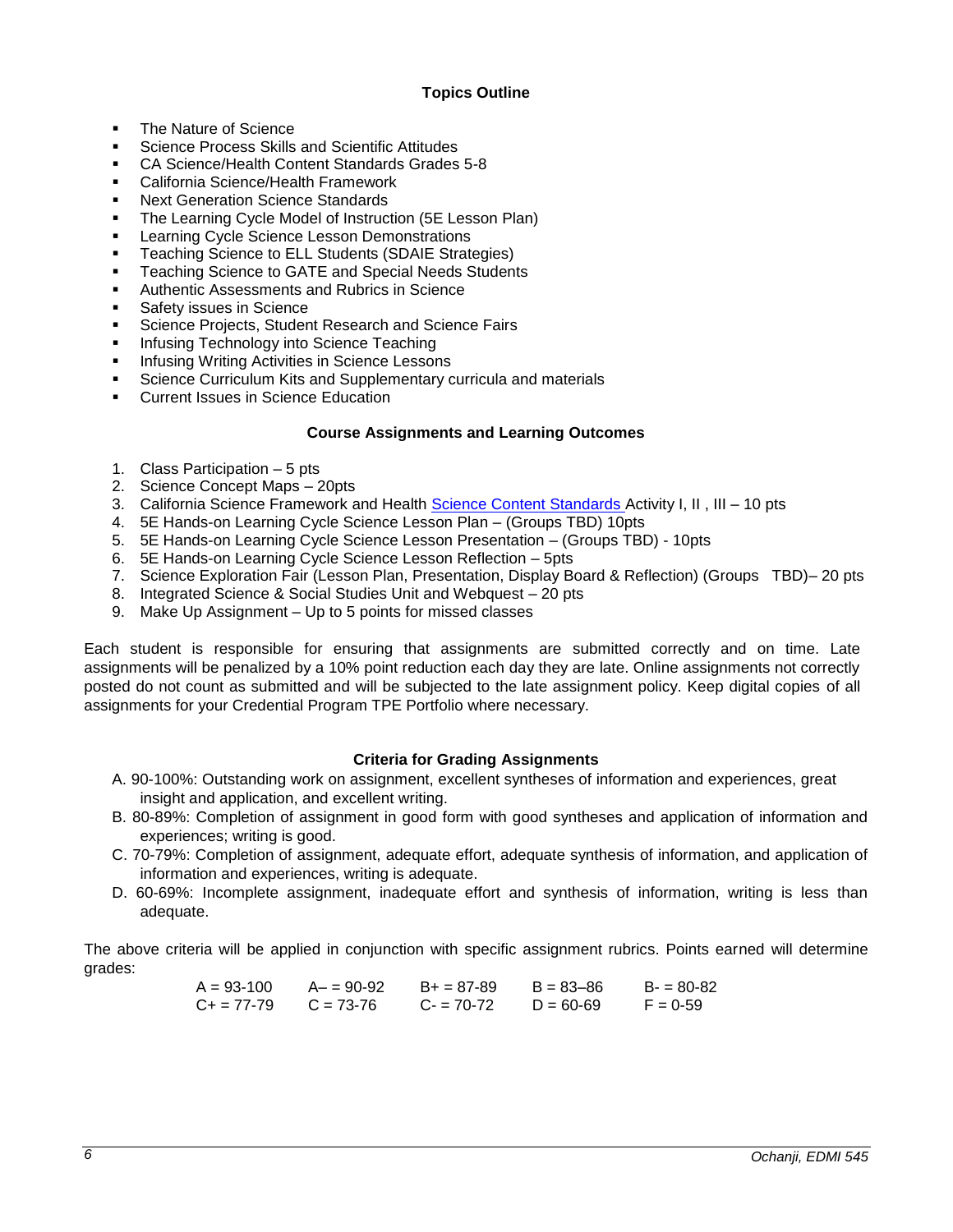## **Assignment Descriptions**

## **1. Class Participation and Collaboration: 5%**

Teacher education is a professional preparation program and students will be expected to adhere to standards of dependability, professionalism, and academic honesty. Grading will include a component of "professional demeanor." Students will conduct themselves in ways that are generally expected of those who are entering the education profession, including the following:

- **On-time arrival to all class sessions and attendance for the entire class period**
- **Advance preparation of readings and timely submission of assignments**
- **A positive attitude at all times**
- **Active participation in all class discussions and activities**
- **Respectful interactions with the instructor and other students in all settings**
- **Carefully considered, culturally aware approaches to solution-finding**

**Class Discussions and Participation:** Students will engage in active learning each class session, and will be expected to actively participate. You may lose points for lack of participation based on the following criteria:

- Do you participate in class discussions productively, sharing your knowledge and understandings?
- Do you interact productively with your peers, taking on a variety of roles (leader, follower, etc.)?
- Do you contribute appropriately to group work—do you "do your share"?
- Are you able to accept others' opinions?
- Are you supportive of others' ideas?
- Do you support your peers during their presentations?
- Can you monitor and adjust your participation to allow for others' ideas as well as your own to be heard?

### **2. Science Concept Maps – 20% points - See class schedule for due dates**

Assigned readings from the course text provide an important foundation for your increasing understanding of science content and how to effectively teach science. Three or four chapters from the course text *Teaching Science to Children: An Inquiry Approach*, will be designated for reading on specific class meeting (see class schedule for chapter assignment). To demonstrate your comprehension of the readings, and assist you with meaningful class participation, you are asked to respond to specific science content-related reading assignments by completing a reading accountability journal entry in the form of a Concept Map. The concept map will be due at the beginning of class on the dates corresponding to the date the readings are assigned. You will only receive credit points if the concept map is completed by the start of class on date indicated in the schedule.

You will choose one of these chapters and read it to develop an in-depth understanding of its contents. For the chosen chapter, you will prepare a concept map (that has 20-25 concepts with linking words), using correct **concept mapping procedures**. The concept maps should be generated using a concept mapping software of your choice. Some recommended software include; Inspiration (Available on all public university student computers, on ipads and at [www.inspiration.com\)](http://www.inspiration.com/). Other free concept mapping software is available through common internet search tools. You must print and bring a copy of your concept map to class. Put your name, chapter and date when the reading was assigned at the top of each page. You will be asked to share your concept maps with your peers at the beginning of each class session. You should be prepared to share in depth the breadth of your concepts presented in the chapter you read. Individuals will be called on randomly to share their concept maps in class. You will automatically lose half the points on the day's concept map if you are unable to share the concepts with the class.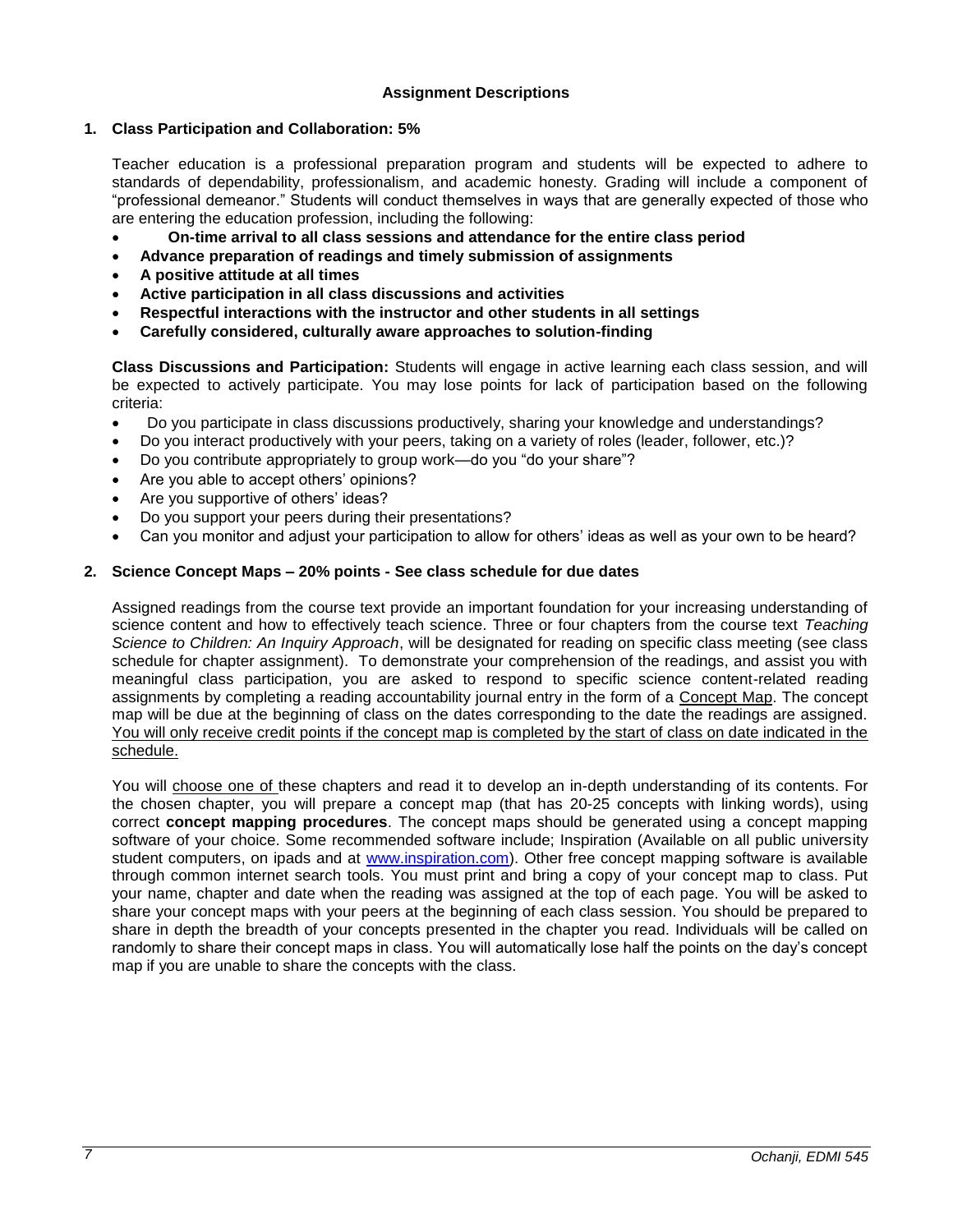Each concept map has a possible total of 4 points based on the following criteria:

- a) Map shows clear hierarchy or relationship
- b) The Map includes at least 20 concepts
- c) Maps cover the depth of the science content in the assigned chapter
- d) Maps use 1-2 words or nouns for Concepts (not sentences)
- e) Maps use verbs or prepositions for linking words between concepts

## **3. California Science Framework and Health [Science Content Standards A](http://www.cde.ca.gov/be/st/ss/documents/sciencestnd.pdf)ctivity – 10 pts**

Purpose of the assignment: To read a portion of the California Science Framework and the Standards for an assigned grade level. You will write your individual response to the readings. Then you will work with your partner to prepare and do a presentation to the class. It is essential for you to do the reading and the writeups BEFORE you meet with your partner.

### **Task I: Framework Summary Response: (Individual) – 2 pts**

- Read the first part of the California Science Framework, up to page 22. This includes Board Policy, the Introduction and Chapters One and Two.
- Think about the reading holistically.
- Type a response to the reading (about one page long), in your own words, that answers these questions: What were the most important ideas addressed in the reading? How does science teaching differ from instruction in other subjects? What are the most important elements of a strong science instructional program?

Come to the next class session (#2) prepared to discuss the questions and turn in your answers. At least one full page of text is required. Turn in a hard copy of Task I in class on the second class session and post on the Cougar Courses class page under the appropriate link.

### **Task II A: Grade level Science Content Standards Response: (Individual) – 3 pts**

Using the standards for your assigned grade level, pick a line item from physical science, life science, and Earth science. For each one, come up with a brief description of an activity that children in that grade can do that **also** addresses one of the Investigation and Experimentation standards for the grade.

You should end up with three sections for science, each of which includes a content line (physical, life, or earth science), an Investigation and Experimentation line, and a 2-5 sentence description of an activity that combines the two. See example on page 8.

### **Task II B: Grade level Health Education Content Standards Response (Individual) – 2 pts**

[The Health Education Content Standards for California Public Schools](http://www.cde.ca.gov/be/st/ss/documents/healthstandmar08.pdf) are categorized into 8 Health Content Standards: Essential Health Concepts; Analyzing Health Influences; Assessing Valid Health Info; Interpersonal Communication; Decision Making; Goal Setting; Practicing Health Enhancing Behaviors; and Health Promotion. These 8 content standards are included in 6 Health Content Areas: Nutrition and Physical Activity; Growth, Development & Sexual Health; Injury Prevention and Safety; Alcohol, Tobacco, and Other Drugs; Mental, Emotional, and Social Health; and Personal and Community Health.

For the same grade level assigned to you for Task II A, you will select one Health Content Standard under one of the Health Content Areas and write an activity that students in that grade level can do. You should end up with one section for Health Education, which includes one Health Content area, one Health Content Standard, and a 2-3 sentence description of an activity that reflects both.

## **Hard Copy due date: Class session 2. Upload your Task II A AND Task II B (One document) to Moodle session 2.**

The complete write up for Tasks II A and II B should be no more than two pages. See page 9.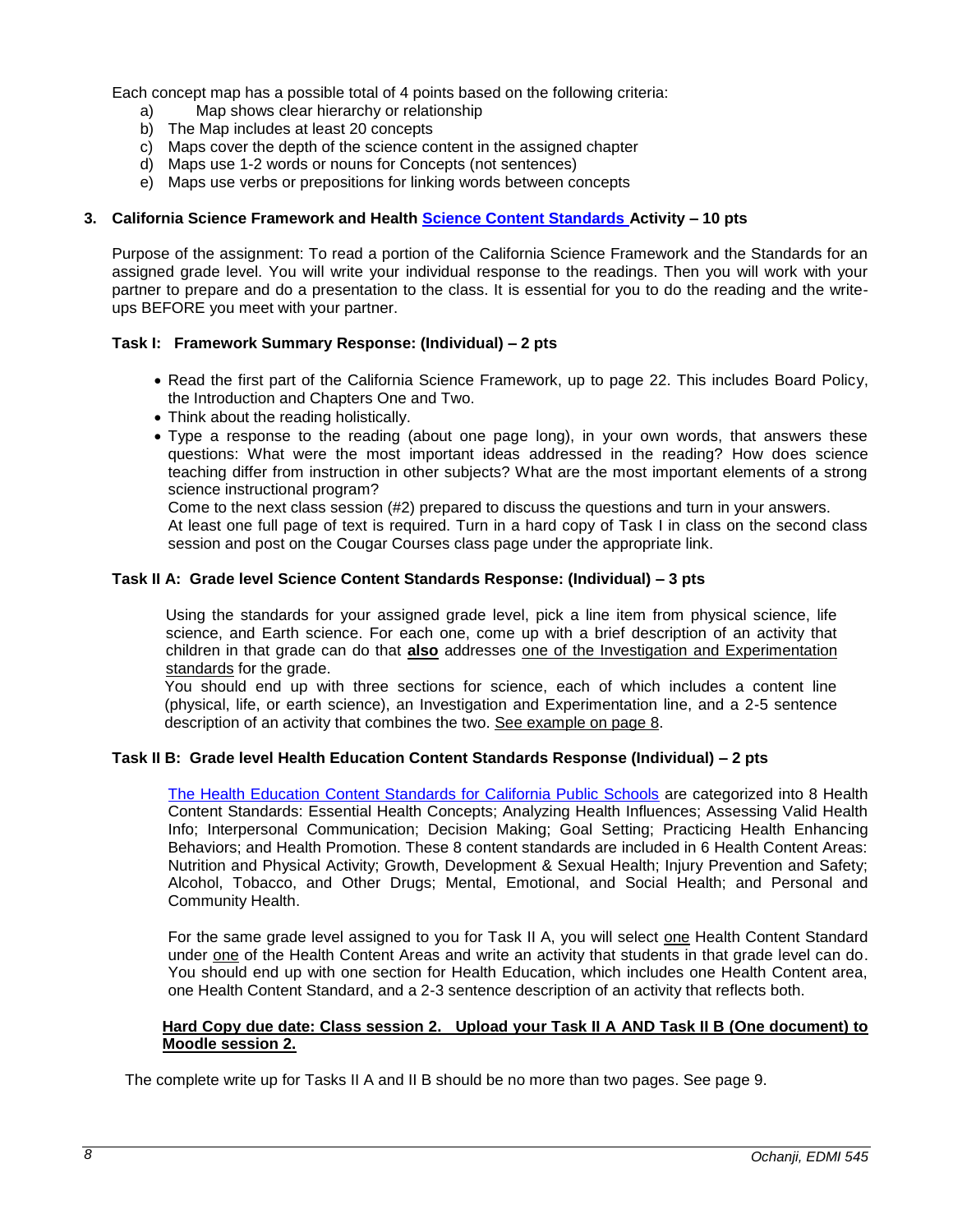## **Task III: Team preparation and presentation – (in class with your team)** –3 **pts**

Get together with your team. Look at the activities that were collectively written up for Task II A. Choose one activity. Then...

As a team, word process a lesson sketch/description for the activity (with a lesson title, science content and Investigation and Experimentation standards, learning objectives, an assessment plan, and a brief but detailed description of the activity). Make sure you quote the standards on which your lesson plan is based. Add group lesson sketch to group PPT below.

- As a team, come up with a brief overview of the Science Standards for your grade. Don't try to give us every single line of the standard. Summarize it in such a way that we see generally what students are supposed to learn in Physical, Earth, and Life Science and in Investigation and Experimentation in that grade—the Big ideas. On a PPT, list the competencies indicated in the Science Standards for your grade. Upload your group PPT to Moodle session 2.
- In 8 minutes or less, present your lesson plan sketch and science standards overview to the class. Be prepared to explain why your lesson activity represents really good science for kids.
- Each team member should also add to the group PPT his/her Health Content Standard/Health Content Area idea (i.e., Task II B)

Your grade for this assignment will be based on the content and quality of your presentation, and the level of collaboration with your team.

Hard Copy of Lesson Sketch due date: Class session 2: Upload the group lesson sketch done for Task III and the group PPT to Moodle session 2.

### **Sample Response to Assignment Tasks II A and II B**.

Grade Four

Physical Science

1b. Students know how to build a simple compass and use it to detect magnetic effects, including the Earth's magnetic field

Investigation and Experimentation

6f. Follow a set of written instructions for a scientific investigation.

### Activity

Following directions from the Internet, the students will work in partner pairs to build compasses, using paper cups, thread, a needle and a magnet. They will observe and record the action of the compass indoors and outdoors, and in proximity to various objects.

Life Science

2c. Students know decomposers; including many fungi, insects, and microorganisms, recycle matter from dead plants and animals.

Investigation and Experimentation

6c. Formulate and justify predictions based on cause-and-effect relationships.

#### Activity

The students will predict the growth of mold on bread that has no preservatives. They will observe and record the progress of the mold in various circumstances (if the bread is left in the open air, if the bread is in a closed sandwich bag, etc.)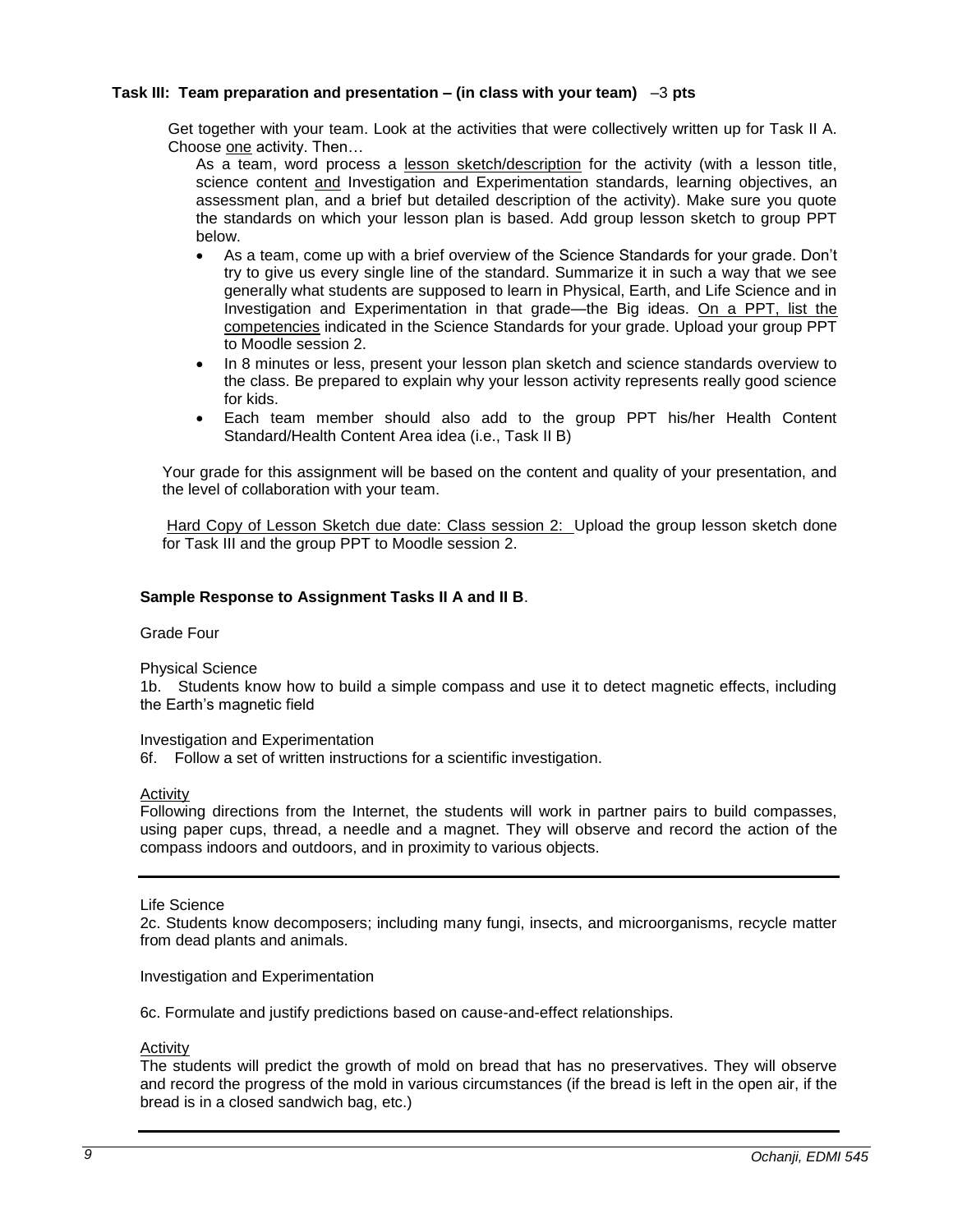#### Earth Science

5c. Students know moving water erodes landforms, reshaping the land by taking it away from some places and depositing it as pebbles, sand, silt, and mud in other places (weathering, transport, and deposition).

#### Investigation and Experimentation

6b. Measure and estimate the weight, length, or volume of objects.

#### Activity

In groups of four, students will create landforms (using common dirt) on cookie sheets. They will add measured amounts of water to their landforms, and will collect and measure the dirt that runs off.

Health Content Area: Nutrition and Physical Activity Health Content Standard 1.8.N - Identify ways to increase and monitor physical activity*.*

**Activity** 

In pairs, students will take turns in a jump rope activity. Starting with 5 jumps and increasing the jumps by 5, they will observe and record the maximum number of jumps that their partner can comfortably complete.

#### **4. 5E Hands-on Learning Cycle Science Lesson Plan – 10 pts - See class schedule for due dates**

The spirit of the assignment is to develop and teach a particular kind of a science inquiry lesson that teaches both science process skills and science content using the learning cycle instructional model.

You will work in groups of three to create and lead a science lesson based on the Learning Cycle Model of Instruction. You will prepare and teach this lesson to your classmates. Use activities from the textbook, Internet sites or other science resources. The team should teach the lesson as you would to elementary or middle school students.

**The lessons should include hands-on activities that emphasize specific science process skills and specific science concepts. The Exploration and Application phases of the Learning Cycle require different hands-on science activities and manipulatives. Hands-on activities are NOT reading or completing worksheets (though they may require students to read something or complete lab observation sheets).** 

Your lesson plan should also identify and explain Strategies for English language learners and adaptations for students with special needs and adaptations for GATE students.

#### **Lesson Plan Elements**

**Lesson Title**: *What is the title of your lesson?*

**Grade Level**: *What is the grade level of your lesson?*

**Content Area**: *Example: Life Science, Physical Science or Earth Science*

**Subject Matter**: *Example: Heat Transfer, Plant Reproduction, The Digestive System, etc*

**Time period for the learning experience**: *How long will the lesson be?* 

**California Science Content Standards**: *Include at least 1 science area (life science, physical science, or earth science) standard AND 1 Investigation/Experimentation standard.*

**Lesson objective(s) based on the content standards**: What do you want students to be able to do? Write in complete sentences. Use an action verb and explain how students will demonstrate their new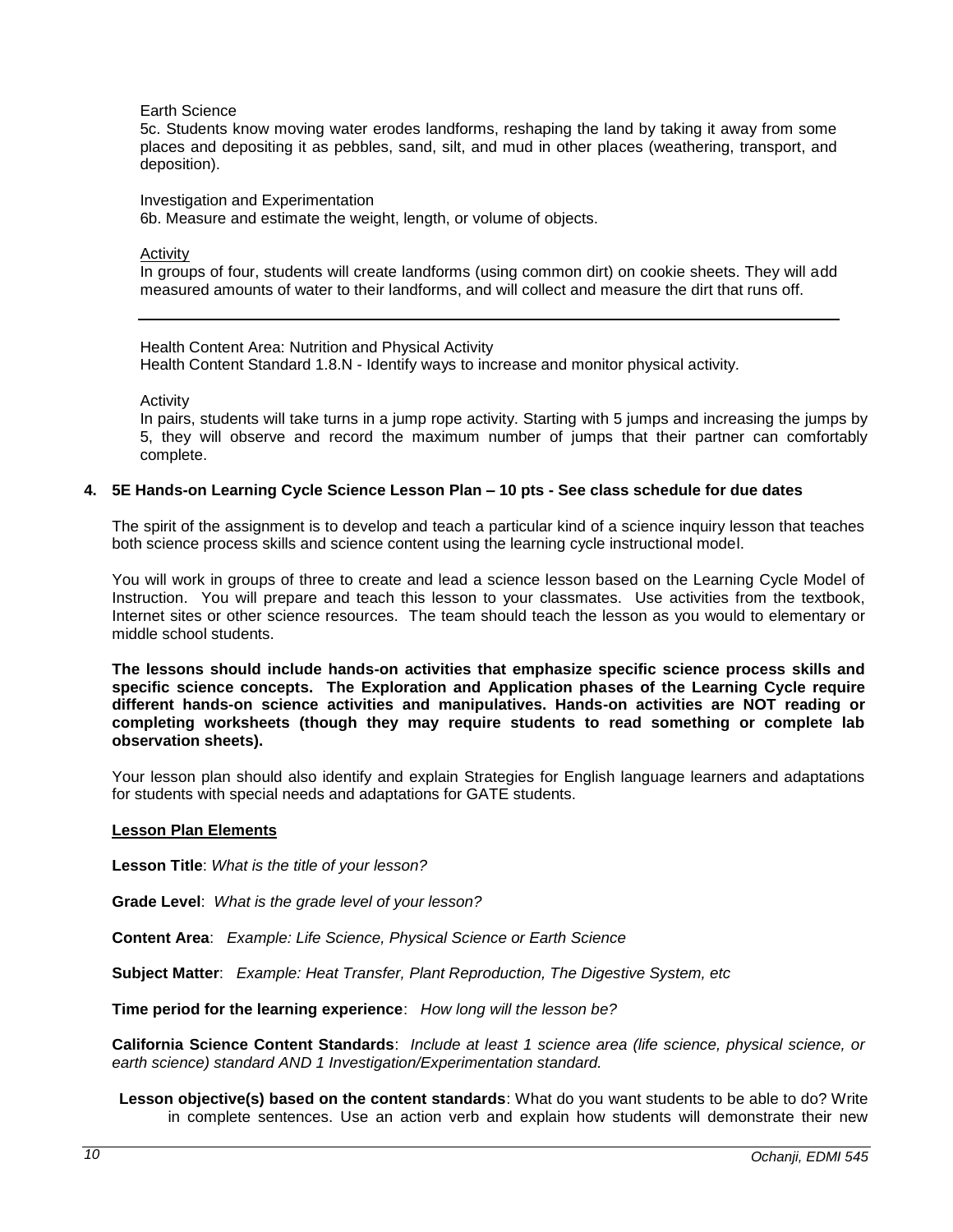knowledge and understanding. Example: "The student will demonstrate understanding of **Example 2** or, "The student will be able to

- **Science Concept(s):** What Big Idea(s) are you trying to teach? Do NOT say "The students will \_\_\_\_." (That is an objective, not a concept.) *Example: Electricity is a form of energy generated by the flow of electrons through a conducting substance.*
- **Essential Questions**:List at least two essential questions specific to the concept that you want students to be able answer during the lesson. What is it that students should be able to answer by having successfully participated in your lesson? These are based on the BIG Ideas (tied to the learning objectives) of your lesson to focus student learning and should be high order questions (see [Bloom's](http://www.odu.edu/educ/roverbau/Bloom/blooms_taxonomy.htm)  [Taxonomy\)](http://www.odu.edu/educ/roverbau/Bloom/blooms_taxonomy.htm).

 *Examples: How does sound travel? (Also: Explain how sound travels.) How is frequency related to the volume of a sound? How can you prove that air is a real substance that occupies space?*

**Class Description -** For the purpose of this assignment, the class description must include English Language Learners, Special Education Students and GATE students

 *Type of class (self contained, subject specific), time of year, general background of students learning in relationship to new learning (challenges and prior learning) English Learners: Special education: GATE Students/Advanced Learners/Accelerated Learners Remaining students:* 

#### **Developmental needs of the students at this age**

Learning needs and developmental, age-appropriate skills needed by your students based on grade *level.*

**Student Groupings**: *How will you group students for instruction?*

**Materials/Resources/Technology:** *What does the teacher need? What do the students need?*

### **Assessment Plan**

**Note:** Goals/objectives that will be assessed are based on the content standards and are tied to the Big Ideas (concepts) in your lesson.

*Types of assessment: Prior knowledge (pre assessment), Formative (progress monitoring), Summative (final product)*

#### **Criteria for Assessment**

*What criteria will you use to grade the assessment? How will you know if a student has successfully completed the assessment and accomplished the learning goals? What will they do to show you they have succeeded?* **NOTE:** Criteria are based on the science content standards and the learning goals/objectives in your lesson plan.

### **5E –Learning Cycle Lesson Procedures/ Instructional Strategies**

Explain the procedures thoroughly for each phase of the Learning Cycle. Include what the teacher will do and what the students will do.

#### **5E- Learning Cycle:**

**Learning Cycle Part 1: Engage**: the "catch"

- Tap students' Prior Knowledge
- Focus learners thinking by piquing their interest
- Spark interest in the topic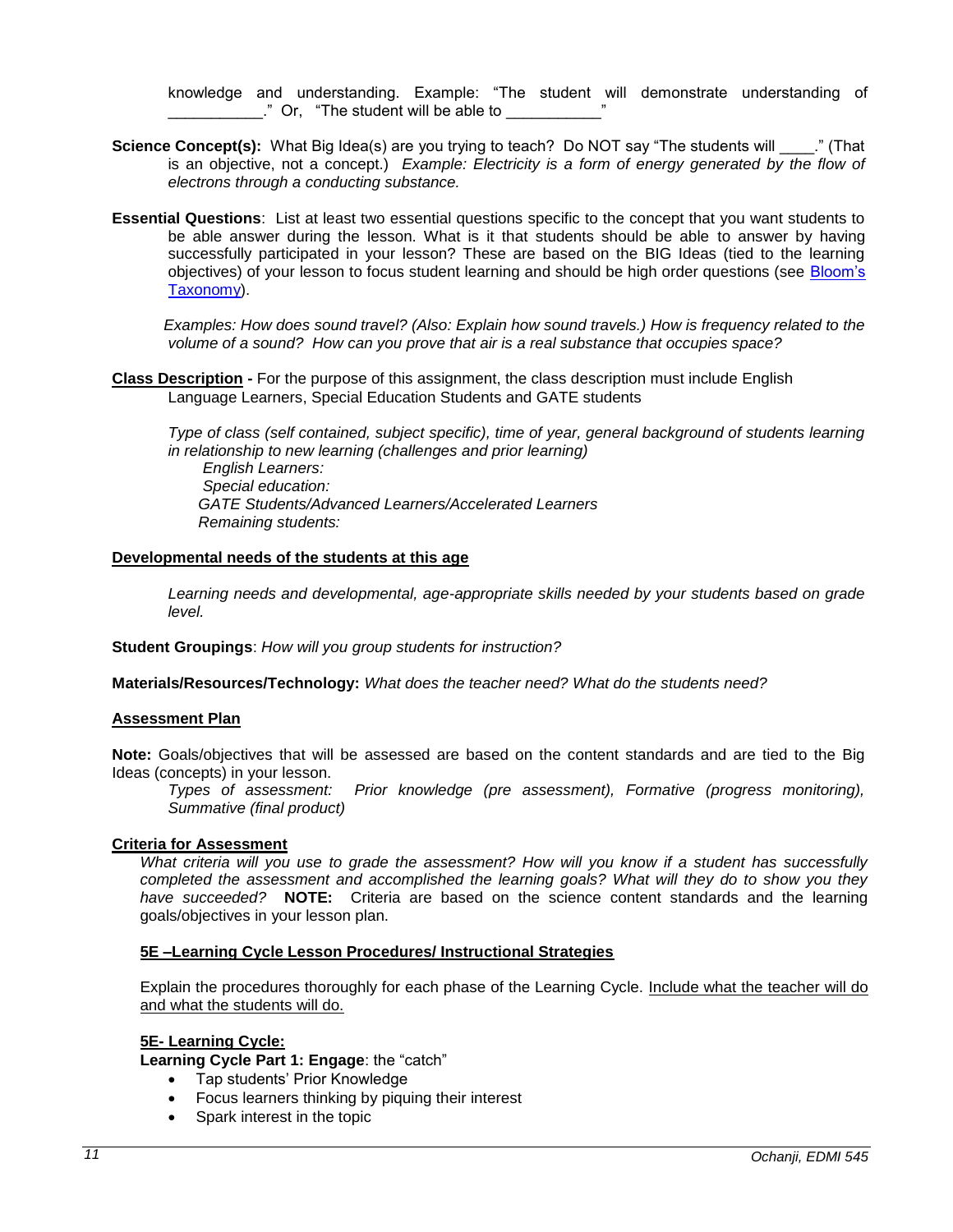### **Learning Cycle Part 2: Explore**: the "do"

- Provide hands- on activities
- Provide common, concrete, tactile experiences with skills and concepts
- Student driven
- Inquiry based

## **Learning Cycle Part 3: Explain**: "the lesson"

- Connect the pieces together
- Use language of instruction
- Higher order thinking questions
- Use students previous experiences as the basis for explaining concepts
- Clarify and correct misconceptions

## **Learning Cycle Part 4: Elaborate/Concept Application**: the "enrich"

- Apply real life application using another similar activity
- Deepen understanding of concept
- Apply concept in new context
- Expect students to use content (topic) terms appropriately
- Apply or extend concepts and skills in new situation

## **Learning Cycle Part 5: Evaluate**: the "did they get it?"

- How will your students demonstrate that they have met the objective(s)?
- What evidence demonstrates that they have achieved the objective?
- Student demonstrates knowledge of concept and/or skills

### **Differentiation and/or accommodation of instructional strategies and activities for EACH of these student populations (one student per population) described in your lesson plan:**

Instructional Adaptations and/or Accommodations (3) for ELL students:

- $\bullet$
- $\bullet$  $\bullet$

Instructional Adaptations and/or Accommodations (3) for students with special needs (SPED):

- $\bullet$  $\bullet$
- $\bullet$

Instructional Adaptations and/or Accommodations (3) for GATE students

 $\bullet$ 

 $\bullet$  $\bullet$ 

# **Also include at the end of the Lesson Plan document:**

**Science Content Background:** 1-2 pgs minimum summary of the science content background that teachers need to know to effectively teach the lesson (goes beyond lesson content knowledge a teacher needs to know).

### **Three (3) Applications to everyday life and explanations**

**Web Sites**: At least 3 interactive relevant (K-8) science web sites with descriptions

**References:** Title, author, publisher, year of all resources consulted for lesson plan concepts/ideas/activities.

## **5. 5E Hands-on Learning Cycle Science Lesson Presentation – 10 pts (See assignment grading rubric on cougar courses) See class schedule for due dates**

Each team will be allocated a maximum of 30 minutes of class time to teach their lesson. Prepare and use a PowerPoint Presentation or a similar presentation platform using iPADs to present your lesson. The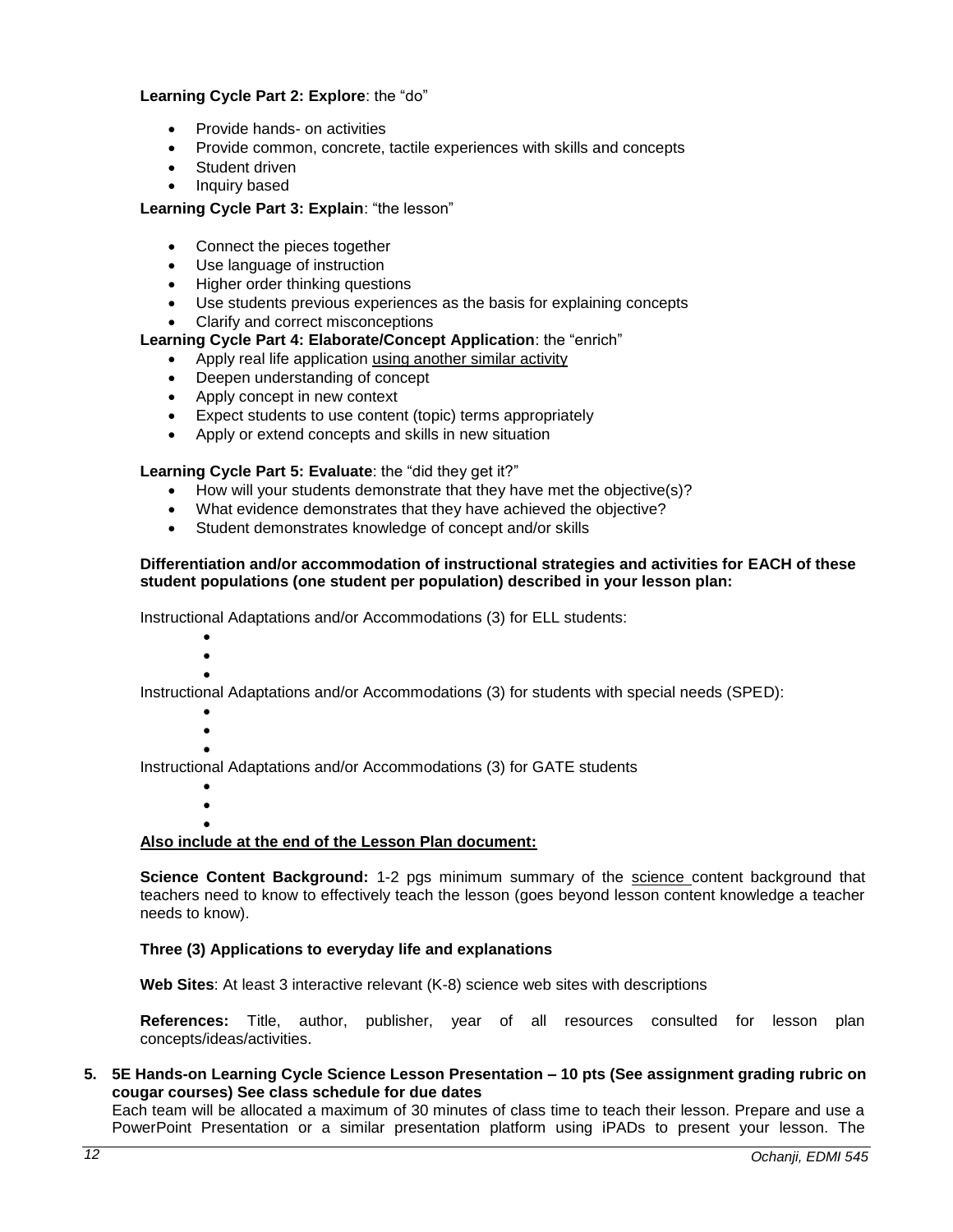PowerPoint should include all elements of the lesson plan so that peers can see explicitly the flow of the lesson from standards, objectives, assessment plan, what you did for each segment of the 5E learning cycle. The presentation should also include a detailed explanation of the science content, as well as a list and definitions of science concepts important to the lesson. Include a list of websites (with short descriptions) that address the science topic and concepts through simulations, graphics and movies. You should have links to these web sites and show examples during the lesson.

**Begin Exploration with students making predictions or answering essential questions or completing a challenge**. You should take the activities "off the paper" and require students to use the science process skills with science manipulatives. **You need to know and demonstrate the stages of the Learning Cycle, or you will not be given credit for your lesson.** Be sure you understand the concepts you are emphasizing, and that you can explain them. The lessons should be developmentally appropriate for K-8 grade students, and should follow the NSTA Safety Guidelines.

Bring one copy of your lesson plan to class for the instructor on the day of your presentation and post a copy of the lesson plan on the online forum of the Cougar Courses page for access by your classmates.

### **6. 5E Hands-on Learning Cycle Science Lesson Reflection – 5 points: Due one week from the date of your presentation**

After teaching the lesson in class, you should individually complete a lesson reflection. The reflection should describe the how the activities and assessment plan address the learning goals of the lesson and the strengths, weaknesses, and recommendations for improvement. This should be done by responding to the following prompts guide your reflection:

- Describe the learning goals and the activities that you chose to help students make progress towards achieving these goals.
- Explain why you chose these activities for addressing the stated learning goals/needs.
- How effective were the activities in helping students make progress towards achieving the learning goals?
- How effective was your assessment plan in providing information about student progress on the learning goals? Explain the strengths and weaknesses of your assessment in relationship to the learning goals/objectives and the evidence it provided on student learning. If the assessment did not provide sufficient information, what alternative assessments would you put in place based on the potential gaps in student learning assessment? *\*No longer than 2 pages*

# **7. Science Exploratorium Lesson & Presentation: 20 points**

In this activity you will have the opportunity to teach a mini hands-on science lesson to real students and practice differentiating instruction on the spot based on student needs. You will work in groups as assigned in class

- Develop an inquiry activity that uses a discrepant event appropriate for elementary students.
- Prepare a hands-on science lesson and poster about a discrepant event that leads to a science concept.
- You will present the lesson at a Middle School Science Exploratorium. The audience will be 6/7 grade students (subject to confirmation) at a local middle school to be identified later in the semester.
- Be sure you understand the concept(s) you are emphasizing, and that you can explain it.
- The activity should be developmentally appropriate, and should follow the NSTA Safety Guidelines.
- The activity should include hands-on tasks and should emphasize particular science concepts. The activity should allow students to explore and then you will explain the concept behind the activity.

Turn in your typed Lesson Plan with your names at the top and REFERENCES at the bottom.

- 1. Science Concept (and definition) you are teaching. Write it out in a complete sentence. Do not say "The students will \_\_\_\_." (That is an objective, not a science concept.)
- 2. Lesson Objectives
- 3. California Science Content Standards addressed
- 4. Exploration Activity
- 5. Concept Invention
- 6. Concept Application Activity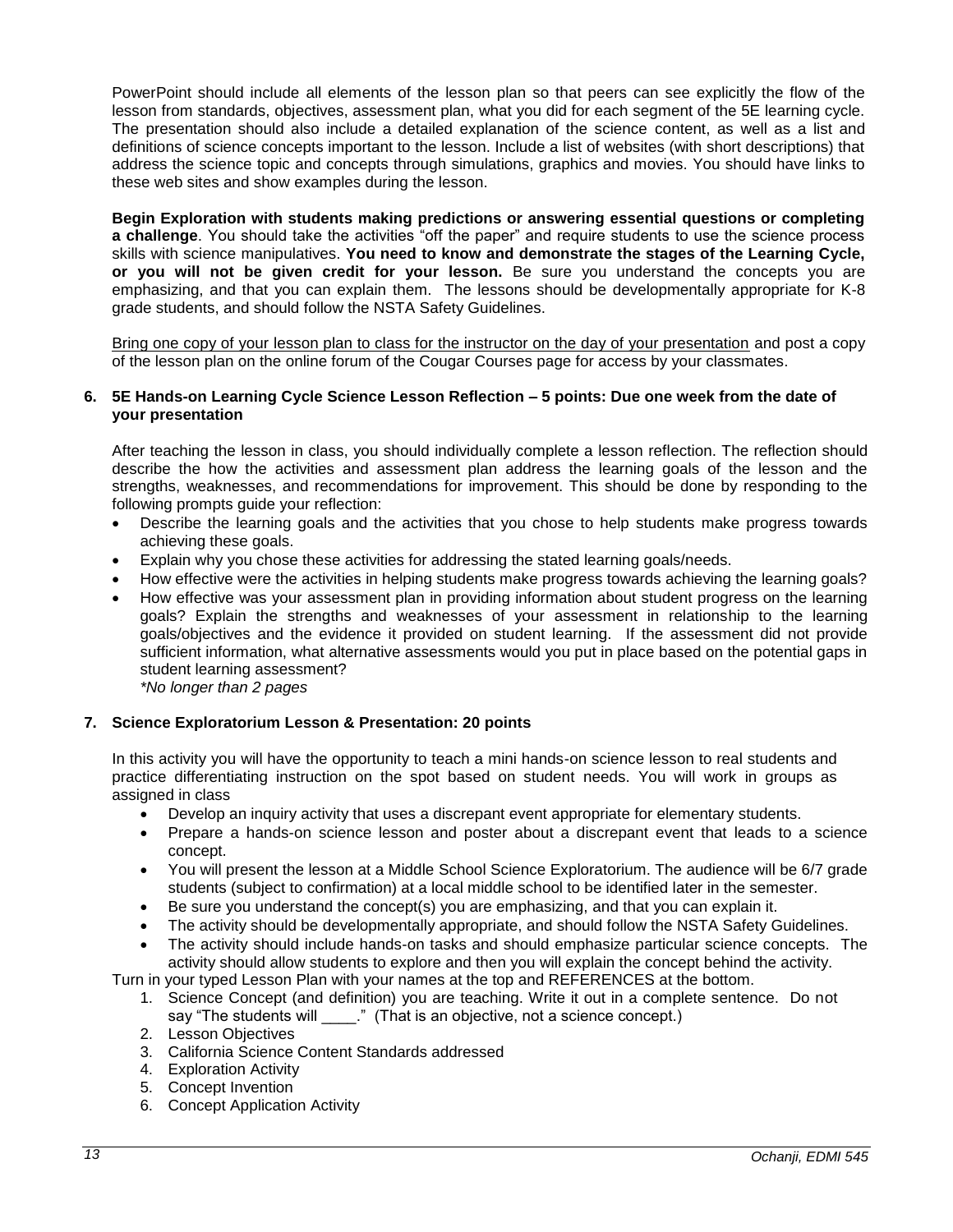On the day of the fair, you will do the activity repeatedly (about 10 times) to teams of about 7 students.

## **8. Integrated Science & Social Studies Unit, Webquest and Presentation–20 Points**

This assignment is tied to the Unit Plan Project from other classes. For this assignment, you will plan a unit of instruction for an appropriate grade for an interdisciplinary team that includes science and other subject areas<br>as desired. This unit will be appropriate for approximately two – three weeks of instruction for a This unit will be appropriate for approximately two  $-$  three weeks of instruction for a heterogeneous elementary classroom as described in EDMI 544. For the science lesson of the unit, you will create a webquest that demonstrates your understanding of organizing web-based resources to specific science lessons. Your task is to think about how you can invite 5-8 grade students to participate in some aspects of your resource project through the use of a webquest.

## Procedures to follow for the webquest:

a. Read Chapter 3 in the Friedl Text.

b. You will integrate technology in your unit plan by creating a webquest that provides opportunities for 5-8 students to use technology to explore or access the content and/or skills associated with your unit plan theme. Use zunal [\(www.zunal.com\)](http://www.zunal.com/) or a similar webquest creation template. Your webquest must include but not limited to the following:

**Introduction** – Should identify a need that students can relate to and the learning objectives that will be achieved by meeting the need it achieve?

**Task and product** - What will the students do? The activity or task should be such that it solves the need identified in the introduction. It could be a challenge, creation of a product. Describe the problem or challenge to solve or product to create that that you will task to students with the students as your audience. What will be the final product they students will submit?

**Process**: How will the students go about completing the task? Describe the step-by-step process.

**Resources**: What resources (should include web resources) are available for students to complete the task? Note the Zunal allows you to add resources to every section of the webquest.

**Evaluation**: How will the products be assessed and evaluated? Include the rubric that will be used evaluate the final product.

Your final webquest will be submitted as a link through the Cougar Course site and you will share your webquest as part of your unit plan presentation. Credit for this assignment includes the webquest itself, the integrated unit and the presentation.

### **9. Make-up Assignment: 5 make up points for each missed class or late arrivals/early departures**

By completing this assignment you have the opportunity to offset penalty points for missing up to two entire classes or a combination of up to three late arrivals and/or early departures. Attend a science related informal site or formal event or presentation equivalent in time and effort to one class session (3 hrs). This could be a field trip, museum, lecture or some other equivalent experience that will assist you either directly or indirectly in becoming a science teacher and expands your science knowledge. Your choice! But you may not use an activity attended prior to the first day of this class! However, you may revisit a site you have previously visited.

To complete this assignment: 1) Visit a science related informal site or formal event or presentation; 2. Participate and learn some new scientific knowledge and new ways in which the activity can be used to teach science. Document through pictures and videos or artifact collection where possible 3) Prepare a written summary of your visit documenting what you did for the 3 hours you were at the site, what science ideas and concepts you learned from the visit or presentation and how the visit or presentation can be applied to teaching in K-12 environments; 4) Post your write up to the Cougar Course site related forum; 5) do a 5 minute PowerPoint presentation to the class during class one of the classes addressing the what you did, what you learned, how it can be applied, highlighting resources from the site . Discuss with the instructor about the class time in which you may do the presentation. The presentation must be done during one of the scheduled class sessions.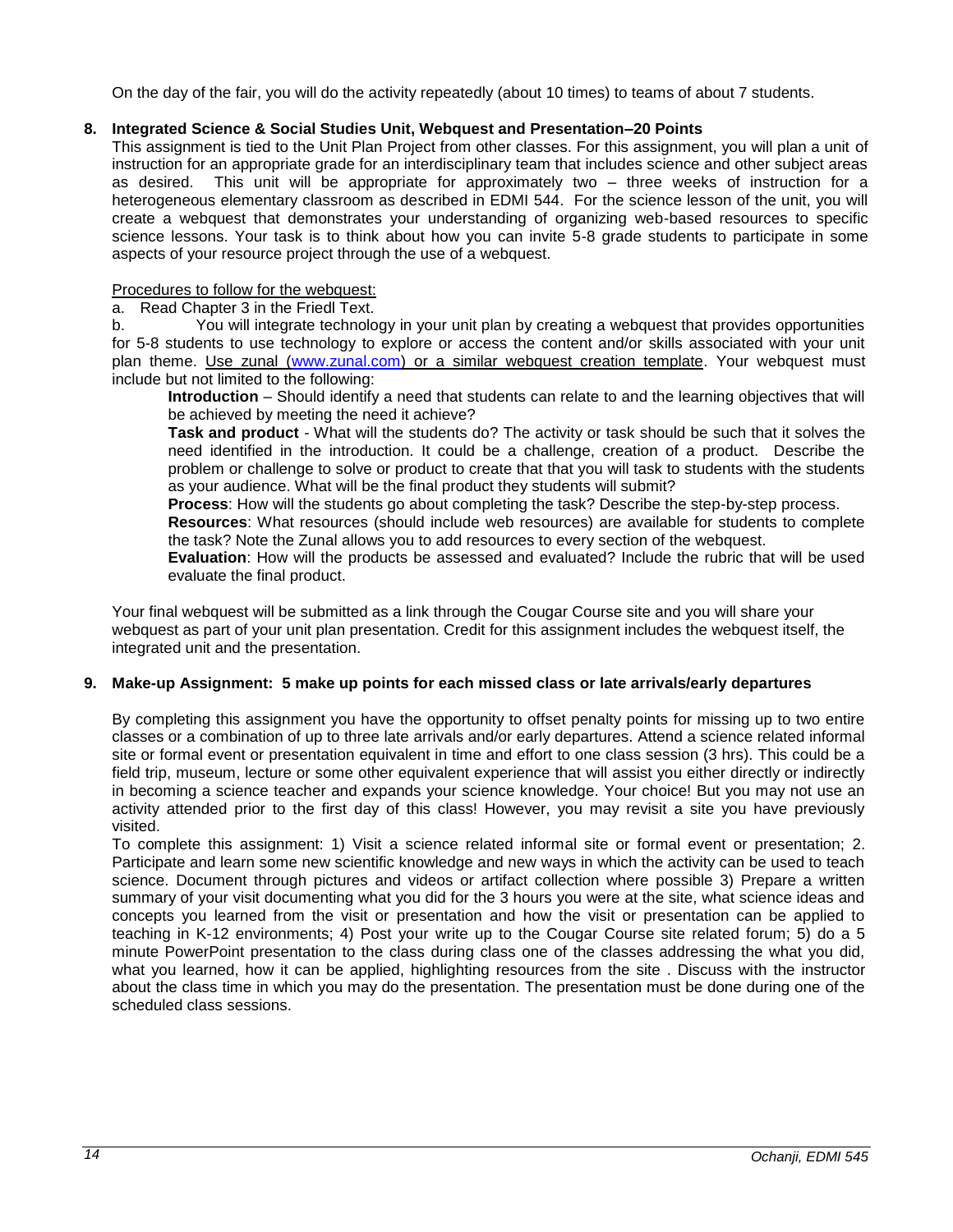# **TENTATIVE CLASS SCHEDULE (Updated 1/21/14)**

| <b>Date</b>            | <b>Course Topics &amp; Assignments</b>               | <b>Readings And Assignments Due</b>                       |
|------------------------|------------------------------------------------------|-----------------------------------------------------------|
| 1/24/2014 P.M.         | • Course Overview: Syllabus and Text                 | Bring Syllabus to class                                   |
| <b>Class Session 1</b> | • The Nature of Science (Discrepant Events,          | Read Chapters 1 and 2                                     |
|                        | <b>Inquiry Process Skills</b>                        | <b>Bring required textbook</b>                            |
|                        | • Science Content Standards/Framework                |                                                           |
|                        | Overview                                             |                                                           |
|                        | • Work time for Standards Task I & II                |                                                           |
| 1/29/2014 A.M.         | What are the overarching themes that we want         | Download and print out CA Science                         |
| <b>Class Session 2</b> | our students to learn in science?                    | Content Standards (5-8).                                  |
|                        | -Focus on standards and Framework Task II            | Download and read CA Science                              |
|                        | and III                                              | Framework chapter 1 and 2(pp. 1-22)                       |
|                        | -Focus on sequencing instruction                     | <b>DUE:</b> Framework and Standards                       |
|                        | -Writing Concept Maps                                | Task I (individual)<br>Due: Framework & Standards Task II |
|                        |                                                      | A & II B (Individual). Post to Moodle                     |
|                        |                                                      | <b>Due: Framework and Standards Task</b>                  |
|                        |                                                      | III Presentations (team).                                 |
|                        |                                                      | Post to Moodle - (one posting per                         |
|                        |                                                      | team)                                                     |
| 1/31/2014 P.M.         | How shall we sequence the learning activities        | -Read Learning Cycle Handout and                          |
| <b>Class Session 3</b> | so that students can learn the intended              | bring a copy to class.                                    |
|                        | themes?                                              |                                                           |
|                        |                                                      |                                                           |
|                        | - using the Learning Cycle to teach science as       |                                                           |
|                        | inquiry                                              |                                                           |
|                        | - Teaching Science to English Language<br>Learners   |                                                           |
|                        | -Teaching Science to Gate and Students with          |                                                           |
|                        | <b>Special Needs</b>                                 |                                                           |
|                        | -Class time for Sign-Up: 5E Lesson                   |                                                           |
|                        | Presentations.                                       |                                                           |
|                        | What shall we use as the best indicators that        | - Read Chapter 4 or 5 or 6 of Teaching                    |
|                        | students have learned and understand the             | Science to Children.                                      |
|                        | intended outcomes?                                   | - DUE: Concept Map #1 on one of                           |
|                        | Concept Map Sharing #1                               | Ch. 4, 5, 6.                                              |
| 2/3/2014 A.M.          | Focus on Lesson Planning<br>$\overline{\phantom{a}}$ |                                                           |
| <b>Class Session 4</b> | Focus<br>Assessments<br>on                           |                                                           |
|                        | (performance<br>assessments,                         |                                                           |
|                        | developing criteria for assessing                    |                                                           |
|                        | learning and using rubrics)                          |                                                           |
|                        |                                                      |                                                           |
|                        | Instructor Led Learning<br>Cycle                     |                                                           |
|                        | Lesson                                               |                                                           |
| 2/7/2014 A.M.          | Developing creative Learning Cycle Lesson            | Read Chapter 7 or 8 or 9 of Teaching                      |
| Class Session 5        | Plans<br>Team time for 5E Lesson Plan/Presentation   | Science to Children.<br>DUE: Concept Map #2 on one of     |
|                        | (time permitting)                                    | Ch. 7, 8, 9.                                              |
|                        | - Share Concept Maps #2                              |                                                           |
|                        |                                                      |                                                           |
| 2/12/2014 A.M.         | Project-based Learning                               | Field Trip to High Tech High School                       |
| Class Session 6        |                                                      | -DUE: hands-on Lesson Plans Due                           |